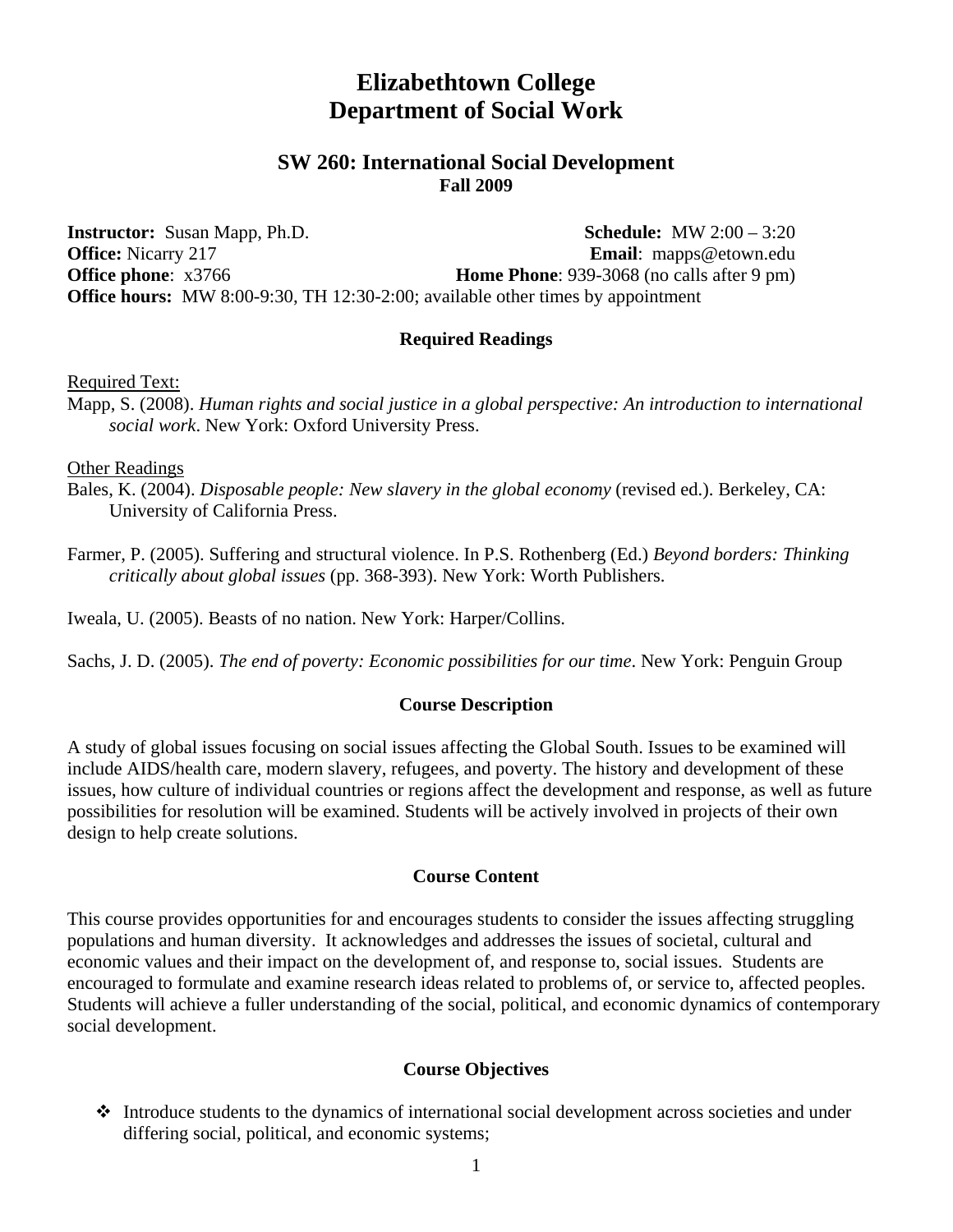- $\triangleleft$  Understand how a country's historical and current culture affect its response to global issues
- $\triangle$  Introduce students to the international forces that impede progress toward more rapid patterns of social and economic development for historically disadvantaged population groups, including racially, ethnically, and culturally diverse population groups
- $\cdot$  Understand the social construction of culture and its impact on human thought and behavior, personal identity, public and private institutions, and society
- $\triangle$  Be able to make cross-cultural comparisons in examining responses to global issues
- $\bullet$  Develop a constructive, culturally sensitive response to a social problem that will assist in alleviating the problem.

# **Course Requirements**

Course requirements will consist of three essay examinations, a paper, presentation and a group project. Regular class attendance is expected, and students should come to class prepared to actively participate in class discussions. Course requirements, their due dates, and their contribution to the final grade are summarized below. Assignments are to be turned in at the beginning of the class on the date due.

### **Assignments**

**Examinations:** There are three examinations in this course. These will be take-home essay exams and will emphasize integration and synthesis of the course material. Spelling and grammar count.

**Individual research project** – You will be responsible for investigating a social issue in a country considered to be part of the Global South. Topics must be approved by the professor. Be certain to focus on one issue in one country. Topics are to be turned in by the date on the syllabus. You will turn in a 10-12 page paper. Your paper must be properly cited in APA  $5<sup>th</sup>$  edition format. A minimum of six scholarly sources must be used. Do not cite your text as it is a secondary source.

There should be a thorough understanding of the issue. The paper must detail the following at a minimum. Also include any other information about the issue and culture necessary to understanding the issue about which you are writing. When discussing your issue, be sure to include:

- State what human right is being violated and cite the relevant document and article (many issues can theoretical violate more than one right; select the \*primary\* one.
- How the issue you have chosen developed in this culture
- Why did it develop in this way? How did it spread? How did culture affect this?
- How do the different systems that comprise culture respond to this issue? (e.g., religion, tribe, ethnicity, gender roles)
- What are government policies in response to it?
- What is the international response to this issue (if any)
- What cultural issues must be considering when developing interventions?
- What is the impact of this problem on people? How does it impede their development? "Why do we care?"

**Human Rights Tribunal** – Based on your research for your paper, you will prepare a statement regarding the human rights violation discussed in your paper. This should be developed in the voice of a person who would be testifying about their personal experience. It should incorporate the material from your paper about the right being violated, the influences within that nation as to why it occurs as well as how it would impact that person. This should be approximately 10 minutes of presentation. Each student will take turns serving as hearing judges at the tribunal and will also be assessed in the thoughtful questions they ask the witnesses.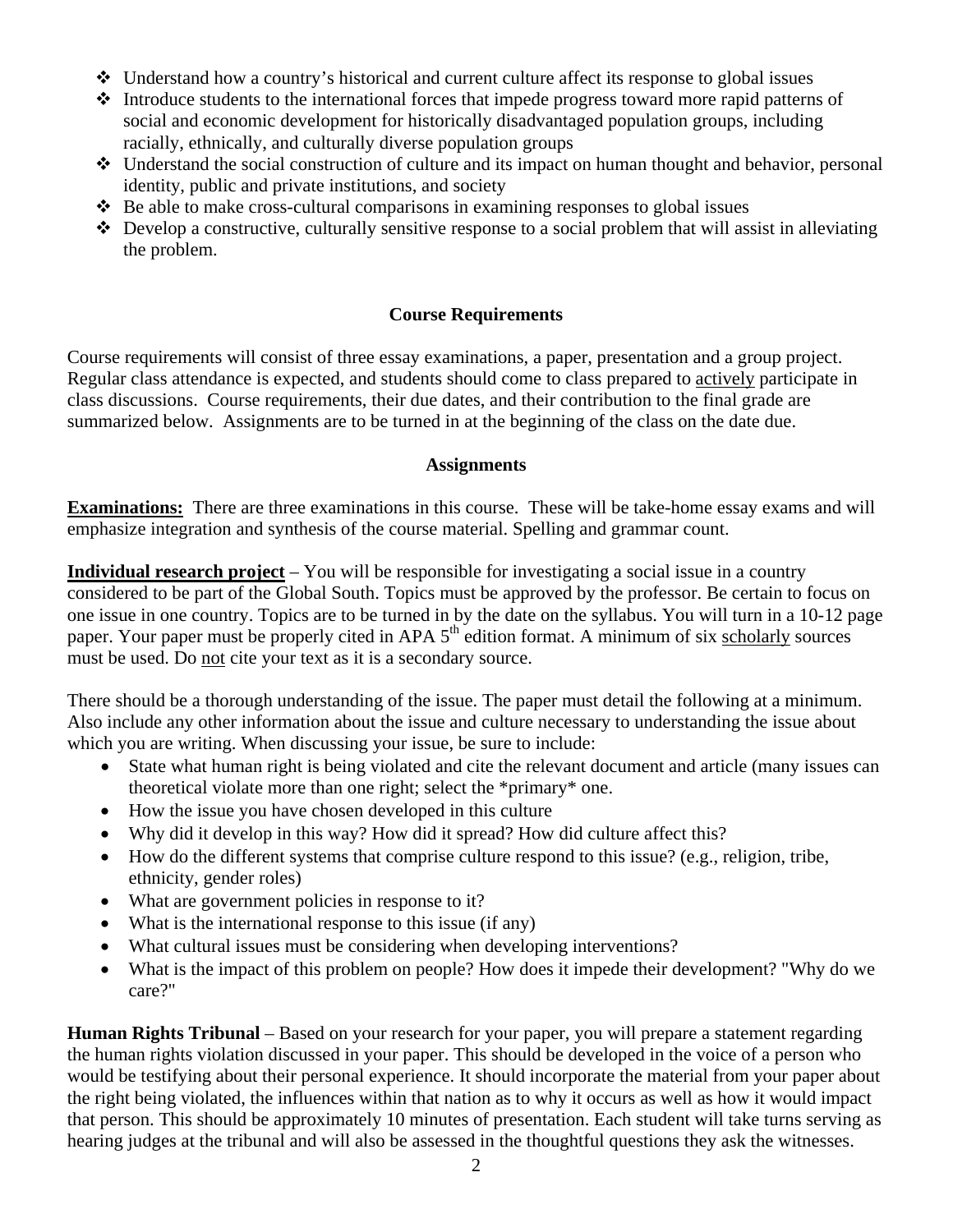**Advocacy Project**: For your project, you will be divided into groups of three to five people to help solve a problem at least one of you has researched. For example, if you are addressing the problem of AIDS orphans in Botswana, you can do a fund-raiser for a specific orphanage and send them the money. If you are discussing the status of women in Afghanistan, you can collect school supplies to help schools there so girls can be educated. These are simply a few examples to spark your imagination. Your group must turn in a write-up of your project by the last day of class. In this write-up include:

- o A brief description of the problem this problem was attempting to alleviate
- o Why did your group feel that the project you designed would help?
- o Describe the project, including who did what
- o Assess the project, including whether it turned out the way you anticipated and whether you feel it will have the anticipated impact

In addition, *each individual* student must grade the effort by their group members with a numerical grade and a paragraph describing why they feel that person has earned this grade. These grades will be used in assigning final individual grade to ensure that no one just coasts on the efforts of others.

**Attendance Policy**: You are expected to attend all classes, and are responsible for obtaining any missed material from classmates. You are expected to be in class on the day of the exams. If you are unable to attend class, I need to be contacted prior to class on that day. Papers are due at the beginning of class on the date specified on the syllabus. Papers turned in more than 15 minutes after the start of class (i.e., 2:15 p.m.) will be marked late. **Late papers will be reduced by 5 points for every day (24 hour period) that they are late**. You must consult with the instructor prior to the due date if there are personal circumstances that prevent you from having your work completed.

**Students are expected to be at every class.** The nature of this class is highly dependent on student participation and interaction. Missing class will put students at great jeopardy in learning and comprehending the material. More than three absences is considered excessive and will result in the lowering of the student's attendance/participation grade. Each absence past the allotted three will result in the participation grade being lowered 5 points for *each* additional absence. Absences are only excused with appropriate paperwork, e.g. hospital admission form, funeral program.

Participation is extremely important in this class. Both quality and quantity will be considered in assessing participation. For each day's readings, students are expected to write down and bring one "real question" to class that was generated for them through the reading. Real questions will often be used to start discussion in the class. Real questions:

- often have no obviously right or wrong answer
- cannot be answered with a "yes," "no," or "maybe"
- cannot be answered with a definition
- cannot be answered with a laundry list
- cannot be answered with a number
- generate creative thinking
- generate critical thinking on an issue or idea
- generate discussion, controversy or debate

### Cell phone policy

As cell phones (and other electronic devices) detract from the classroom experience, the following rules apply. All electronic devices must be **OFF** during classroom experience; vibrate mode can still be heard and distract from your education. If your cell phone goes off during class, you will lose your participation point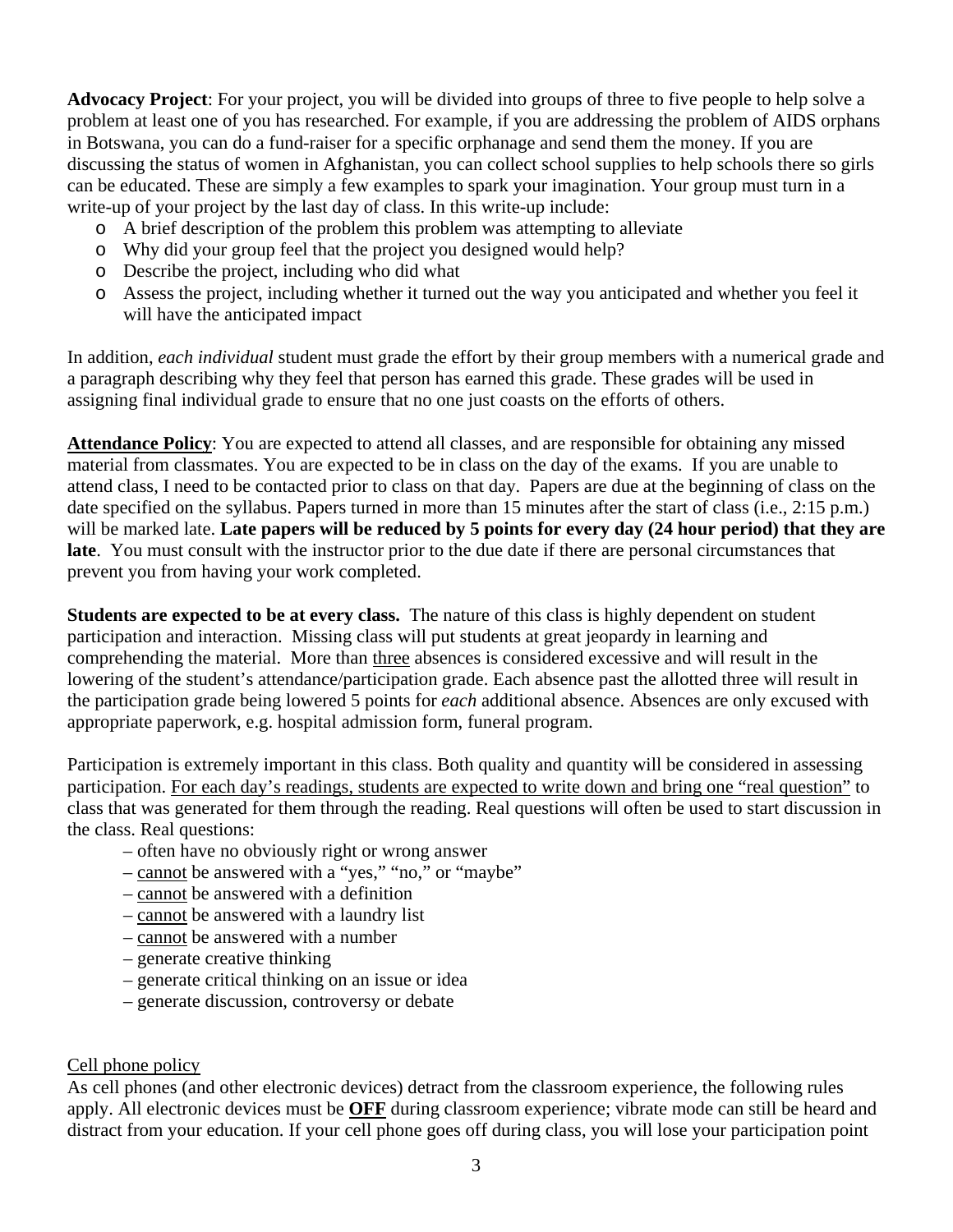for that day. If you *use* your cell phone (or other device) during class, your final participation grade will drop by 10 points *for each occurrence*.

**Plagiarism Policy:** Students are expected to refrain from plagiarism at all times. Always cite the author(s) whose work you are using, do not use their words, use your own words. If you use their words, it must be in quotation marks and clearly cited. However, direct quotes should be used rarely. If you are quoting because you do not understand what you are reading, see me! Any student who is caught plagiarizing will be penalized. The maximum penalty is expulsion from the College; it is not worth it!

# **Course Grading**

| 3 examinations @ 15% each | 45% |
|---------------------------|-----|
| Research paper            | 20% |
| Human Rights tribunal     | 10% |
| Issue Advocacy project    | 15% |
| Attendance/participation  | 10% |

### **Grading Scale**

Please note: The social work department uses the following grading scale.

| 94-100 | $\mathbf{A}$ | 80-82           | $_{\rm B}$ R | 67-69    | $D+$         |
|--------|--------------|-----------------|--------------|----------|--------------|
| 90-93  | $A -$        | $77-79$ $C_{+}$ |              | 63-66    | $\mathbf{D}$ |
| 87-89  | $B+$         | 73-76 C         |              | 60-62    | $\mathsf{D}$ |
| 83-86  |              | $70-72$ C       |              | Below 60 | - F          |

### **Students with Disabilities:**

If you have a documented disability and need reasonable accommodations to fully participate in course activities or meet course requirements, you must:

(1) contact the Director of Disability Services, Shirley Deichert, in the Center of Student Success, BSC 288, (717) 361-1227, deichesa@etown.edu, AND

(2) meet with me, the instructor, within two weeks of receiving a copy of the accommodation letter from Disability Services to discuss your accommodation needs and their implementation.

#### **Course Outline**

| Date        | <b>Topics and Reading</b>                                    |
|-------------|--------------------------------------------------------------|
| Aug. 27     | Introduction to class, expectations, terminology             |
| Aug. 29     | What is social development? Explanations of underdevelopment |
|             | Reading: Preface, Mapp, Chapter 1                            |
| Sept. 5     | How we think about the world                                 |
|             | Reading: Mapp, Chapter 1                                     |
| Sept. 10/12 | Human rights – international frameworks and treaties         |